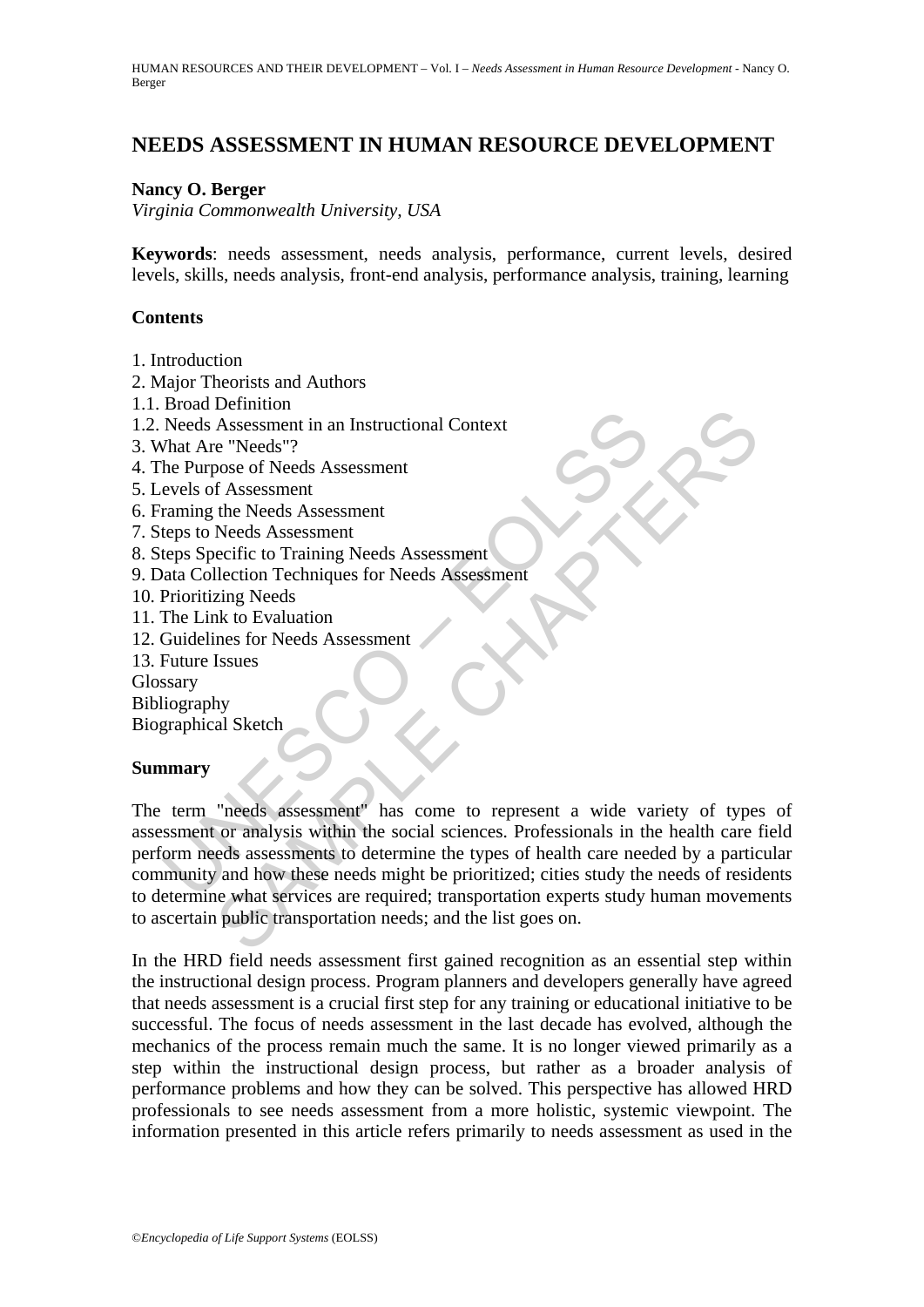HUMAN RESOURCES AND THEIR DEVELOPMENT – Vol. I – *Needs Assessment in Human Resource Development* - Nancy O. Berger

human resources domain. Professionals from other fields, however, will note the similarity of the concepts and processes described here to those in other endeavors.

#### **1. Introduction**

#### **1.1. Broad Definition**

Within the human resources field, numerous definitions and models for needs assessment, each with subtle differences, have been proposed. For most researchers and practitioners, needs assessment is an investigative process with the purpose of connecting an organization's performance problems or opportunities for performance improvement to specific human performance interventions. Needs assessment thus also entails the process of distinguishing the components of performance problems that should be addressed by training from those that should be addressed by other interventions.

In simple terms, needs assessment is a systematic process for identifying gaps in performance and uncovering the causes of those gaps, or for identifying future performance needs. This interpretation is based on the concept of performance discrepancies or gaps -- the difference between a current level (what is) and a desired level (what should be).

Id be addressed by training from those that should be ac<br>ventions.<br>
simple terms, needs assessment is a systematic process for it<br>
correnance and uncovering the causes of those gaps, or for<br>
formance meds. This interpretat addressed by training from those that should be addressed by c<br>addressed by training from those that should be addressed by c<br>ns.<br><br>Example 2. This interpretation is based on the concept of performing<br>the ce needs. This int Terms sometimes used synonymously include needs analysis, front-end analysis, and performance analysis. However, each of these terms also has been used to describe distinctly different processes, depending on the writer. Some professionals suggest a distinction between the terms "needs assessment" and "needs analysis." In this case, needs assessment often refers to a broader inquiry into organizational performance, while needs analysis designates a more narrowly focused analysis, such as that of a specific job classification. In this article the term "needs assessment" will be used to designate both general and more specific types of analysis.

#### **1.2. Needs Assessment in an Instructional Context**

A more specific type of needs assessment, the instructional, training or learning needs assessment, involves a need that can be addressed through some form of training or education. A training need exists when an employee lacks the knowledge or skill to perform an assigned task satisfactorily. One of the tasks of the needs assessor is to analyze the causes of a need and determine which come from lack of knowledge or skills and which may result from a lack of motivation or ability or some other noninstructional factor which requires having performance standards so that you can tell when a task is not performed satisfactorily. This often leads to task analysis to determine actual tasks performed and the level of accomplishment.

#### **2. Major Theorists and Authors**

A discussion of needs assessment would be incomplete without recognizing the underpinnings of current concepts and practices. Some contributors to the practice of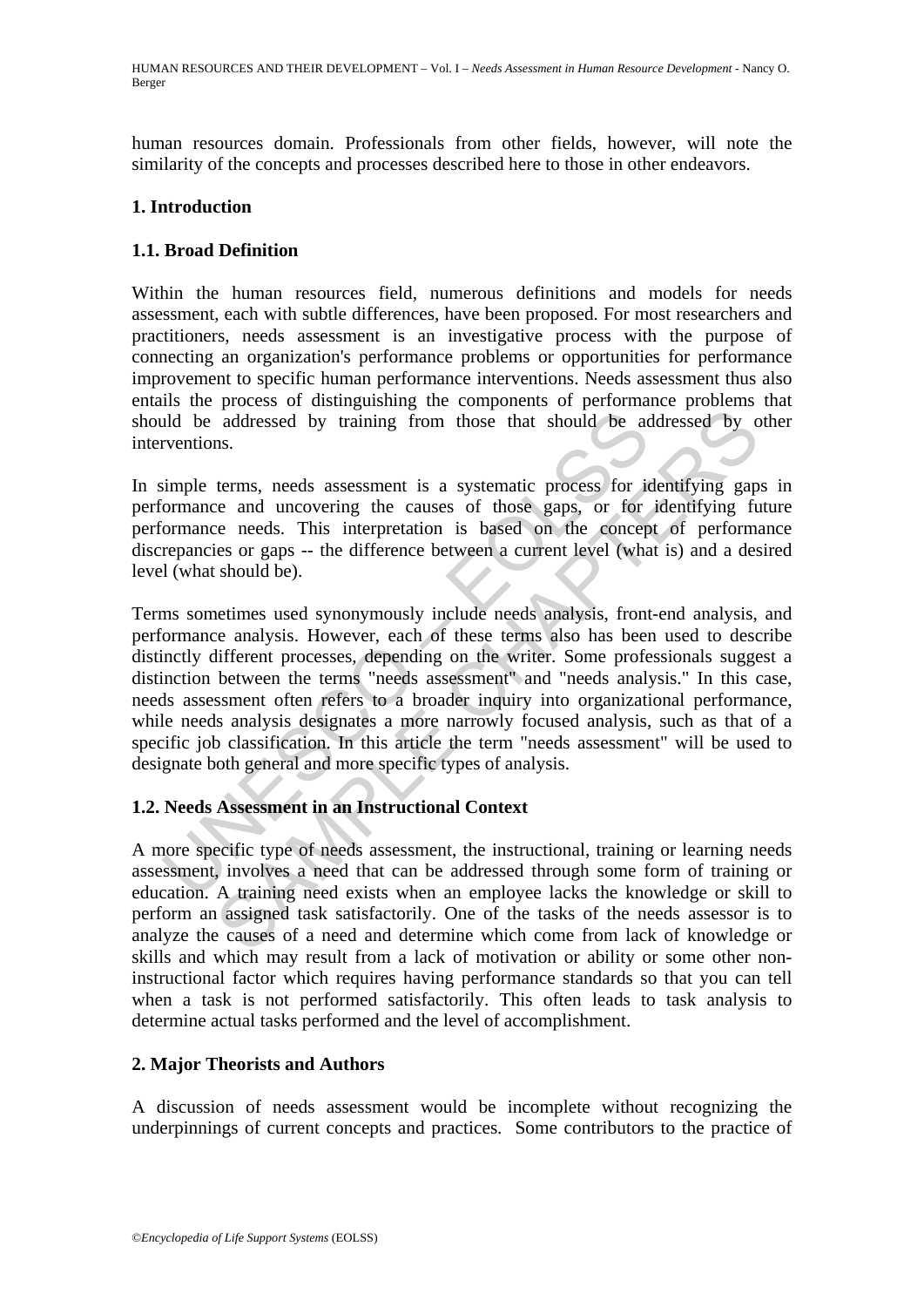HUMAN RESOURCES AND THEIR DEVELOPMENT – Vol. I – *Needs Assessment in Human Resource Development* - Nancy O. Berger

needs assessment include Thomas Gilbert, Roger Kaufman, Robert Mager, Joe Harless, Ron Zemke and Thomas Kramlinger.

Thomas Gilbert developed a model of human performance engineering. According to Gilbert, two main categories of factors affect human performance: environmental factors, including information, resources, and incentives; and individual factors, including knowledge, capacity, and motivation. By using these factors to analyze performance problems, one could determine the type of action needed to remedy the problem.

Over the years, Robert Mager has focused on performance problems and solutions to them. One of his earliest contributions included a simple flowchart to guide practitioners through the steps to identify and solve performance problems. In its most recent revision, the user responds to the following prompts to review a performance issue:

- What is the problem?
- Is it worth solving?
- Can we apply fast fixes?
- Are consequences appropriate?
- Do the individuals already know how to do the task(s)?
- Are there other clues to the problem?
- Select and implement solutions

Mager's model provides a systematic way to uncover the root causes of performance problems and select appropriate interventions.

Intervalsion, the user responds to the following prompts to review<br>
E:<br>
Section and tworth solving?<br>
The varth solving?<br>
The consequences appropriate?<br>
No the individuals already know how to do the task(s)?<br>
Net there cons Som, the user responds to the following prompts to review a perform<br>the problem?<br>the oblem?<br>The solutions already know how to do the task(s)?<br>apply fast fixes?<br>and individuals already know how to do the task(s)?<br>apply fast In a similar vein, Joe Harless suggested that organizations tend to jump to solutions to problems before they have clearly defined a problem, much less analyzed the root causes. His response was a diagnostic "front-end analysis" to determine what performance and whose performance need to be influenced and what types of interventions should be used.

Since the mid-1970s Roger Kaufman has written extensively about needs assessment. He, too, has emphasized the criticality of needs assessment and the need to view performance improvement needs from a holistic perspective. He has helped clarify the underlying concepts and terminology of needs assessment.

## **3. What Are "Needs"?**

When discussing the needs assessment process, the meaning of the term "need" must be defined. What one person views as a need, another may consider a want or desire. One way to approach the discussion of needs is to consider both "felt" and "actual" needs. Consider the following example. Numerous employees in a large company have expressed a need for stress management training. A deeper analysis, however, reveals factors within the work environment -- noise, inefficient work processes, and ineffective supervisory practices -- that induce stress. While the felt need may suggest training, the actual need may be to eliminate these stress factors. Regardless of the situation, the needs assessor must clearly determine in each case what the key stakeholders expect.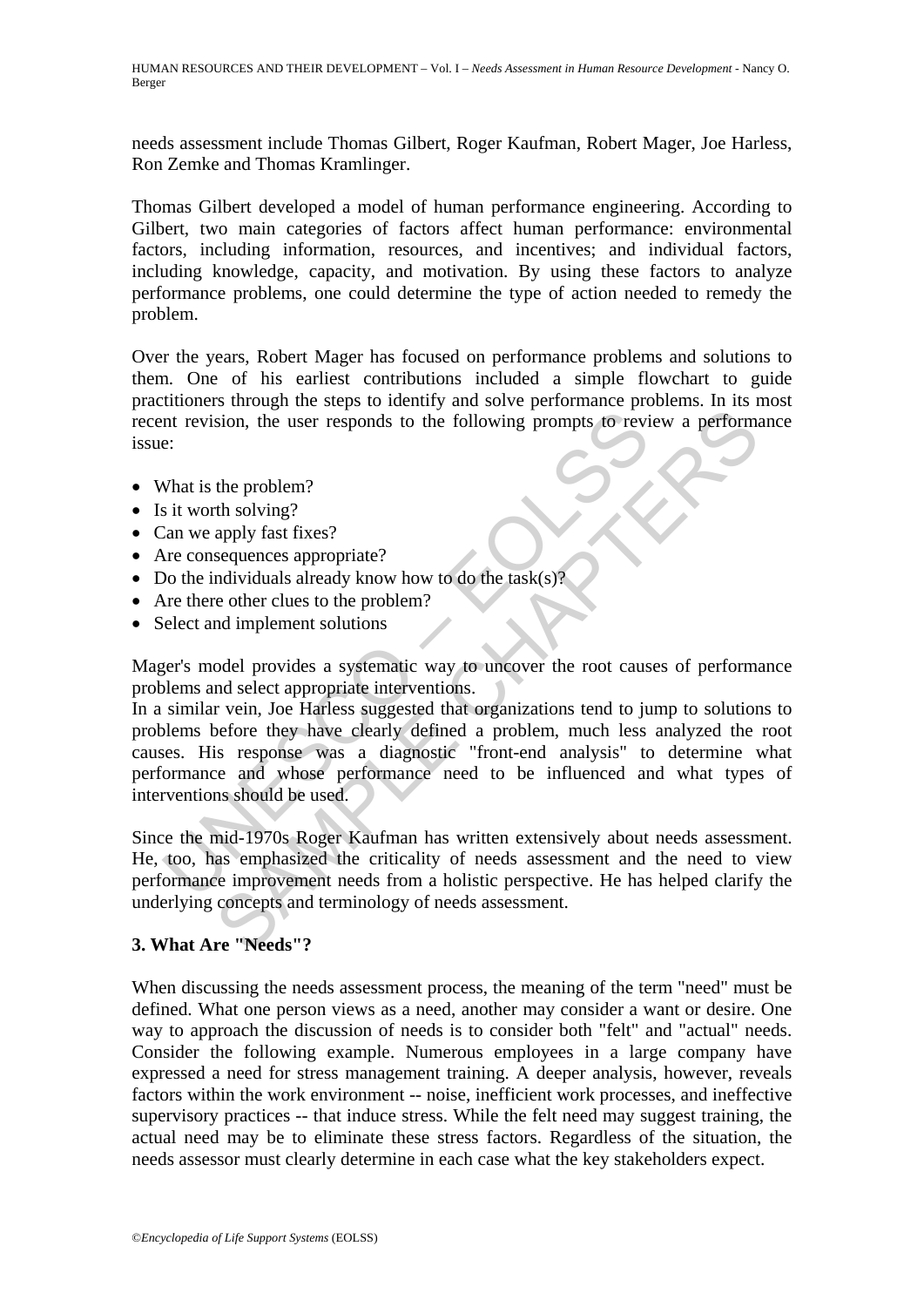We should not ignore felt needs since they are often symptoms of deeper needs that must be addressed. We may choose to relieve some of these symptoms until we are able to solve the underlying problems. However, the needs assessment should help us identify root causes so that we are not constantly fixing the symptoms of problems.

Another issue to consider is the human tendency to perceive the problems and solutions we are most accustomed to dealing with. For example, a training professional may be more likely to interpret a performance problem as a training problem, while a psychologist may see the same performance problem as the result of individual personality problems which should be addressed through counseling. A well-planned needs assessment provides a more balanced analysis of the situation.

| <b>Sample Causes</b>     | <b>Sample Solutions</b>                       |
|--------------------------|-----------------------------------------------|
| Lack<br>skill<br>of      | and Training, coaching, job aids              |
| knowledge                |                                               |
| <b>Flawed</b> incentives | Review contracts, bonus plans, reward systems |
| Flawed environment       | Work redesign, new/different tools, better    |
|                          | match of people and jobs                      |
| Lack of motivation       | Training to build success and confidence,     |
|                          | job enrichment, flexible scheduling           |

Table 1: Examples of causes of performance problems and potential solutions

## **4. The Purpose of Needs Assessment**

Lack of skill and Training, coaching, job aids<br>
knowledge<br>
Elawed incentives Review contracts, bonus plans, rew<br>
Flawed environment Work redesign, new/different tools,<br>
match of people and jobs<br>
Lack of motivation Training of skill and Training, coaching, job aids<br>
dedge<br>
dincentives Review contracts, bonus plans, reward systems<br>
denvironment Work redesign, new/different tools, better<br>
match of people and jobs<br>
of motivation Training to buil In the context of organizational performance, the needs assessment process provides direction and focus in the problem-solving process through identifying, documenting, and selecting appropriate problems. A comprehensive needs assessment provides a systematic way to plan strategically for improved performance. In simple terms, a human performance problem exists (1) when something is happening that should not be happening, or (2) when something is not happening that should be happening. The purpose of the needs assessment is to analyze these performance gaps so that they can be closed.

Within the human resource context, needs assessment is a crucial planning strategy. One of the main purposes of human resource planning is to ensure that the organization has enough people with the necessary knowledge, skills and motivation to accomplish the organization's strategic business plans. As a result, needs assessment is central to the HR planning process.

Within the training context, needs assessment provides a snapshot of the skills and knowledge of people in an organization. Training needs assessments can determine 1) levels of optimal performance and standards for excellence; 2) evidence of individuals' actual performance levels; 3) attitudes affecting performance; and 4) root causes of performance problems. By systematically analyzing training needs, we can identify solutions to performance problems that will provide the best return on training and development investments.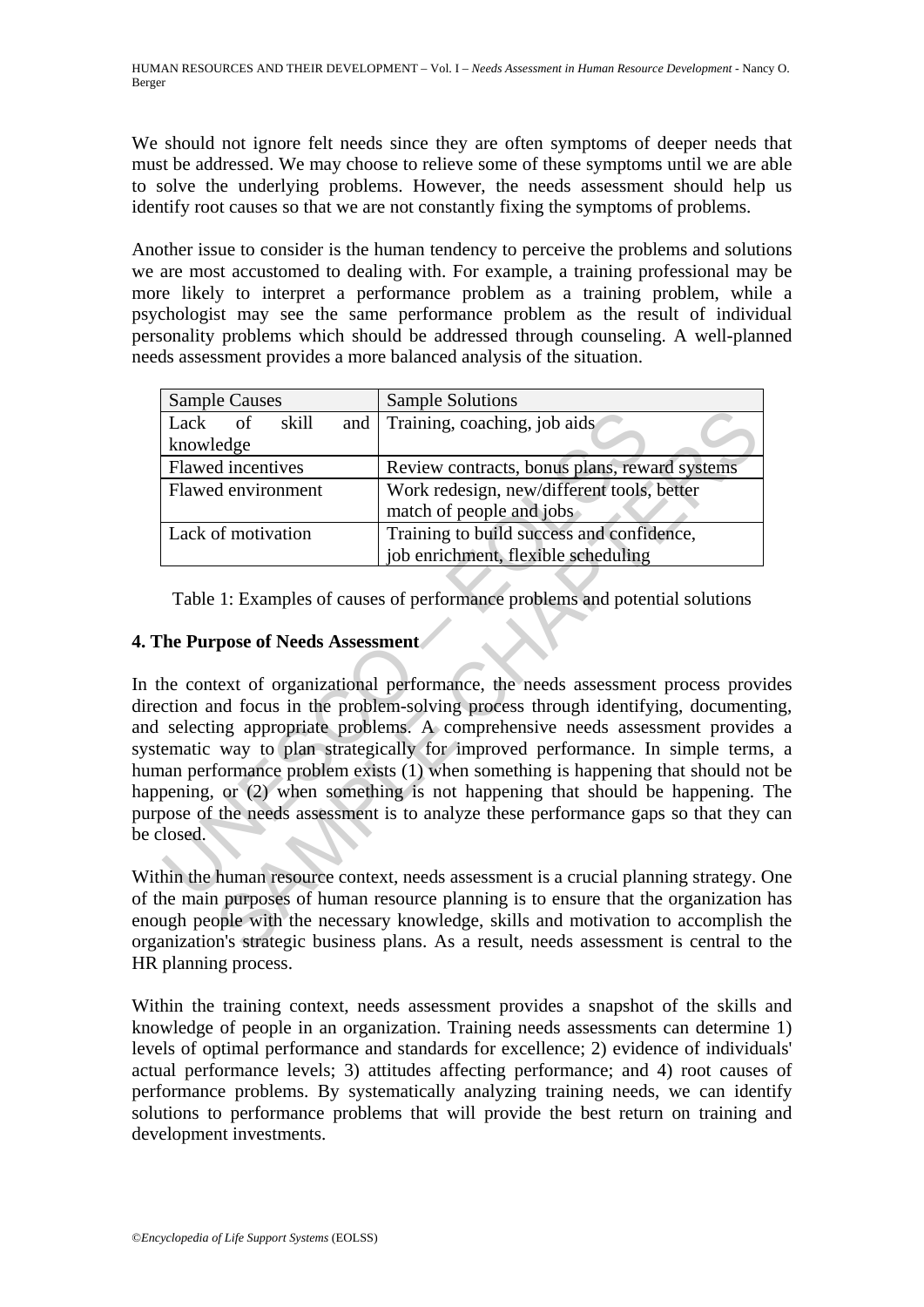A number of inefficiencies are likely to occur when performance improvement initiatives are implemented without first performing a needs assessment. An organization may use a training program when other interventions might be more effective. Even if training is a logical solution, the organization may select the wrong objectives or put inappropriate emphases on them. Ultimately, people may be trained and sent back to their jobs without the necessary skills and knowledge.

Despite widespread recognition of the importance of needs assessment, the process is often skipped or cut short. Reasons cited include:

- Takes too much time:
- Costs too much money;
- Lack of people qualified to assess needs:
- Don't really want to know what's wrong;
- The findings might make someone look bad;
- Don't understand the strategic impact.

Whenever possible, conducting a needs assessment will actually help avoid wasted time, effort, and money.

- -
- -
- -

# State of People qualities to assess hecass receives the conducting the findings might make someone look bad;<br>
Don't understand the strategic impact.<br>
TO ACCESS ALL THE 12 PAGES OF THIS CHA Visit: http://www.eolss.net/Eolss Propre quantieu du assess necessies.<br>
ally want to know what's wrong:<br>
ilings might make someone look bad;<br>
nderstand the strategic impact.<br>
possible, conducting a needs assessment will actually help avoid wasted t<br>
money. TO ACCESS ALL THE **12 PAGES** OF THIS CHAPTER, Visit: http://www.eolss.net/Eolss-sampleAllChapter.aspx

#### **Bibliography**

Gupta, K. (1999). *A Practical Guide to Needs Assessment*. San Francisco: Jossey-Bass. [An excellent practitioner's guide to needs assessment, including worksheets in print and on CD-ROM]

Harless, J.H. (1970). *An Ounce of Analysis*. Falls Church, VA: Harless Educational Technologists, Inc. [A classic for understanding the crucial role of analysis in any organizational initiative]

Kaufman, R. (1997). Needs Assessment Basics. In *The Guide to Performance Improvement*. San Francisco: Jossey-Bass. [A complete discussion of needs assessment within a performance improvement initiative]

Mager, R. & Pipe, P. (1970). *Analyzing Performance Problems*. Belmont, CA: Fearon. [A classic introduction to performance analysis, including needs assessment, written in simple language]

Robinson, D.G. & Robinson, J.C. (1989). *Training for Impact: How to Link Training to Business Needs and Measure Results*. San Francisco: Jossey-Bass. [Good guide to performance analysis with needs assessment as a key step]

Rossett, A. (1987). *Training Needs Assessment*. Englewood Cliffs, NJ: Educational Technology Publications. [Well-informed discussion of all aspects of needs assessment in a training context]